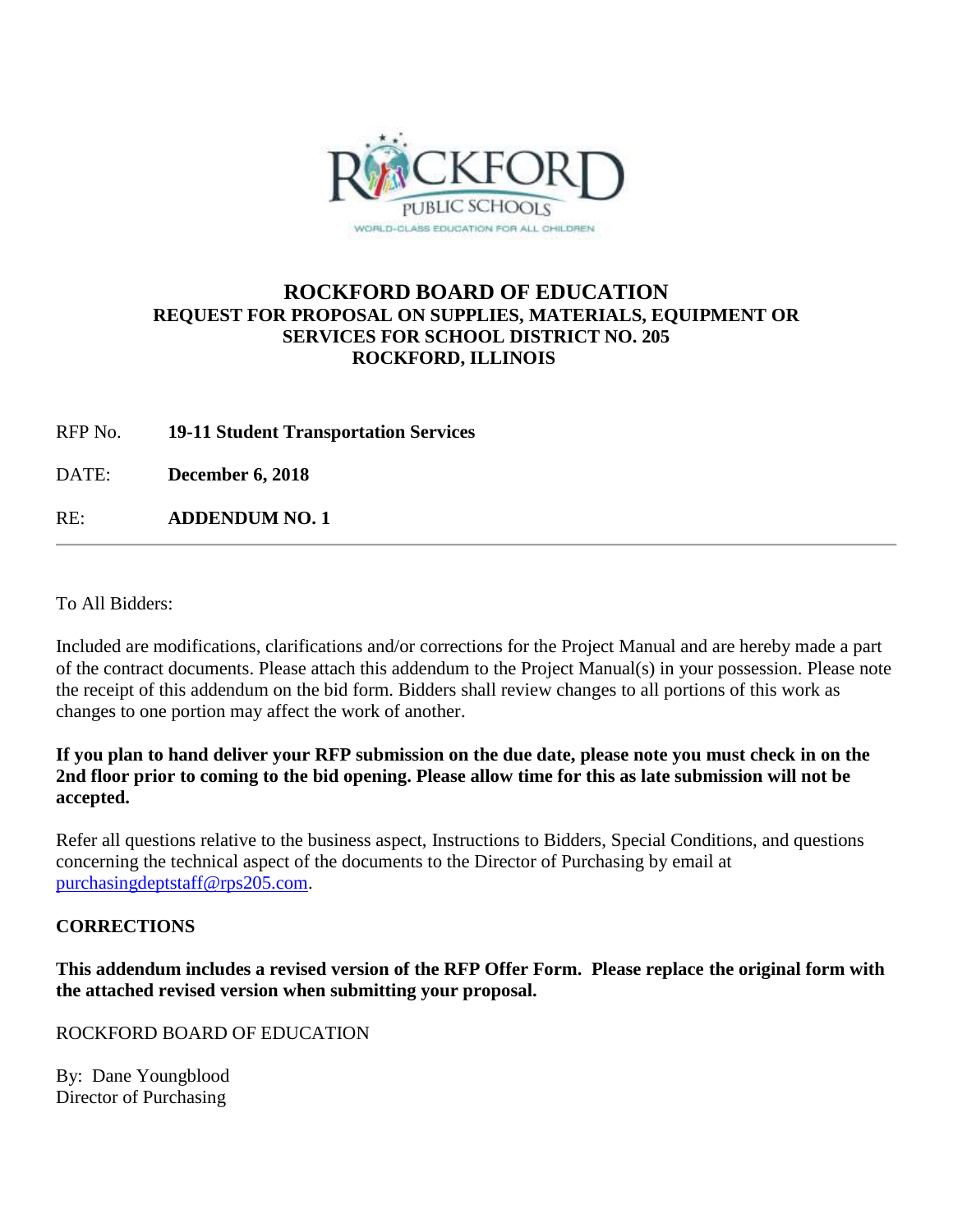**Company Name**

### **BID OFFER FORM DIRECT TRANSPORTATION SERVICES**

Bid shall be based on the premise that the Contractor shall furnish all necessary labor and resources for direct transportation services only. This includes but not limited to personnel, training programs, office space, fuel, insurance, support by its management, qualified drivers, etc. Positions include: Transportation Management, Safety Officer(s), Dispatcher(s), Field Supervisor(s), Driver Trainer(s), Bus/Field Trip Drivers, and Summer Transportation Drivers. This EXCLUDES vehicle ownership and storage, bus maintenance, and annual preparation of transportation schedules and routes. The rates below are ALL INCLUSIVE OF ALL COSTS.

#### **BID SUBMITTED BY:**

| <b>Company Name</b> |                                                                                |                                                         | <b>Company Officer Typed Name &amp; Title</b>                |                                             |                                                                |  |  |  |  |
|---------------------|--------------------------------------------------------------------------------|---------------------------------------------------------|--------------------------------------------------------------|---------------------------------------------|----------------------------------------------------------------|--|--|--|--|
| <b>Address</b>      |                                                                                |                                                         | City, State & Zip Code                                       |                                             |                                                                |  |  |  |  |
| Phone No.           |                                                                                |                                                         | Fax No.                                                      |                                             |                                                                |  |  |  |  |
| E-mail              |                                                                                |                                                         | <b>FEIN</b>                                                  |                                             |                                                                |  |  |  |  |
|                     | <b>Company Officer Signature (required)</b>                                    |                                                         | <b>Date</b>                                                  |                                             |                                                                |  |  |  |  |
|                     | <b>ADDENDUM RECEIPT:</b><br>We acknowledge the receipt of Addendum(s) Numbers: |                                                         | <b>DIRECT TRANSPORTATION SERVICES - 3 YEAR COSTS SUMMARY</b> | to                                          |                                                                |  |  |  |  |
|                     | <b>EXPENDITURE</b><br><b>CATEGORIES</b>                                        | <b>TOTAL FOR</b><br><b>SCHOOL YEAR</b><br>$2017 - 2018$ | <b>TOTAL FOR SCHOOL</b><br>YEAR 2018 - 2019                  | <b>TOTAL FOR SCHOOL</b><br>YEAR 2019 - 2020 | <b>GRAND TOTAL BY</b><br><b>EXPENDITURE</b><br><b>CATEGORY</b> |  |  |  |  |
| 1B                  | Regular School Year<br><b>Buses on Route</b>                                   |                                                         |                                                              |                                             |                                                                |  |  |  |  |
| 2B                  | <b>Noon Routes</b>                                                             |                                                         |                                                              |                                             |                                                                |  |  |  |  |
| 3B                  | <b>Activities Runs</b>                                                         |                                                         |                                                              |                                             |                                                                |  |  |  |  |
| 4B                  | <b>Summer School Buses on</b><br>Route                                         |                                                         |                                                              |                                             |                                                                |  |  |  |  |
| 5B                  | <b>Field Trips</b>                                                             |                                                         |                                                              |                                             |                                                                |  |  |  |  |
| 6 <b>B</b>          | Bus Safety & Student<br>Training and Student<br>Registration                   |                                                         |                                                              |                                             |                                                                |  |  |  |  |
| 7B                  | <b>Saturday Safety</b><br>Presentation                                         |                                                         |                                                              |                                             |                                                                |  |  |  |  |
| <b>8B</b>           | Special Runs & Shuttles                                                        |                                                         |                                                              |                                             |                                                                |  |  |  |  |
|                     | <b>GRAND TOTAL</b>                                                             |                                                         |                                                              |                                             |                                                                |  |  |  |  |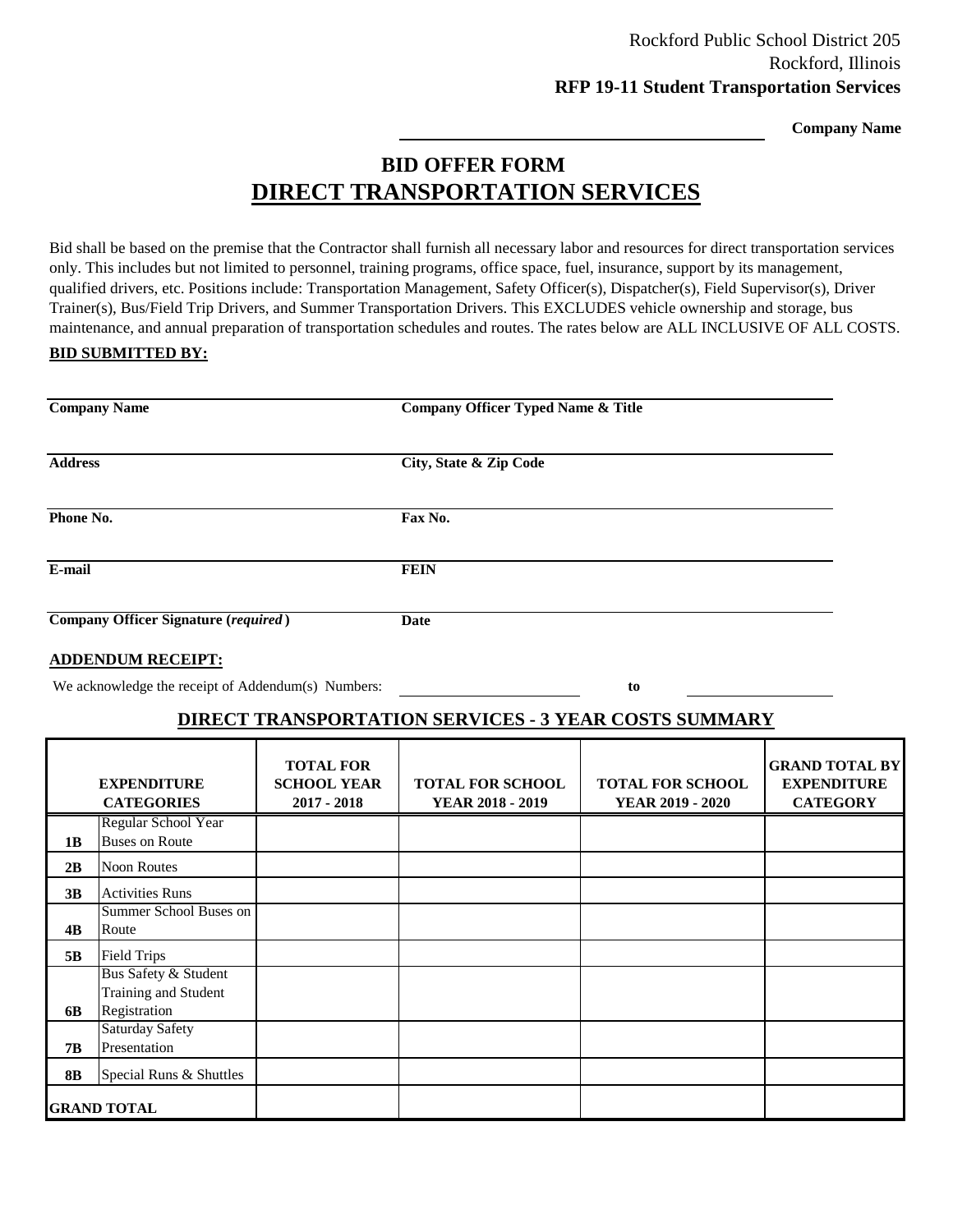Rockford Public School District 205 Rockford, Illinois **RFP 19-11 Student Transportation Services**

**Company Name**

# **BID OFFER FORM DIRECT TRANSPORTATION SERVICES**

#### **UNIT COST INFORMATION**

| <b>BUSES ON ROUTES</b>                                                       |                                                 |                        |                |                |                                                        |                                        |                                        |  |  |  |
|------------------------------------------------------------------------------|-------------------------------------------------|------------------------|----------------|----------------|--------------------------------------------------------|----------------------------------------|----------------------------------------|--|--|--|
|                                                                              | $2017 - 2018$<br>$2018 - 2019$<br>$2019 - 2020$ |                        |                |                |                                                        |                                        |                                        |  |  |  |
| <b>ITEM</b><br>No.                                                           | <b>DESCRIPTION</b>                              | $#$ OF<br><b>BUSES</b> | AM             | <b>PM</b>      | <b>UNIT COST \$</b><br>Per Bus Per Day                 | <b>UNIT COST \$</b><br>Per Bus Per Day | <b>UNIT COST \$ Per Bus</b><br>Per Day |  |  |  |
| 1B - REGULAR SCHOOL YEAR BUSES ON ROUTES - Daily buses on route for 175 Days |                                                 |                        |                |                |                                                        |                                        |                                        |  |  |  |
| 1                                                                            | Daily Buses on Routes                           | 164                    | $\overline{2}$ | $\overline{2}$ |                                                        |                                        |                                        |  |  |  |
| $\overline{2}$                                                               | Daily Buses on Routes                           | 10                     | 3              | $\overline{2}$ |                                                        |                                        |                                        |  |  |  |
| 3                                                                            | Daily Buses on Routes                           | 12                     | $\overline{2}$ | 3              |                                                        |                                        |                                        |  |  |  |
| 4                                                                            | Daily Buses on Routes                           | 8                      | $\overline{2}$ | $\mathbf{1}$   |                                                        |                                        |                                        |  |  |  |
| 5                                                                            | Daily Buses on Routes                           | $\overline{c}$         | 3              | 3              |                                                        |                                        |                                        |  |  |  |
| 6                                                                            | Daily Buses on Routes                           | 1                      | 1              | 3              |                                                        |                                        |                                        |  |  |  |
| $\overline{7}$                                                               | Daily Buses on Routes                           | 1                      | $\mathbf{1}$   | $\overline{2}$ |                                                        |                                        |                                        |  |  |  |
|                                                                              |                                                 |                        |                |                | 2B - NOON ROUTES - Daily 6 sites w for 175 days        |                                        |                                        |  |  |  |
|                                                                              | Noon Daily Buses on                             |                        |                |                |                                                        |                                        |                                        |  |  |  |
| 8                                                                            | Route                                           | 12                     |                | $\mathbf{1}$   |                                                        |                                        |                                        |  |  |  |
| 9                                                                            | Noon Daily Buses on<br>Route                    | 3                      |                | $\overline{c}$ |                                                        |                                        |                                        |  |  |  |
|                                                                              |                                                 |                        |                |                |                                                        |                                        |                                        |  |  |  |
|                                                                              |                                                 |                        |                |                | 3B - ACTIVITY RUNS - Daily activity runs for 150 days. |                                        |                                        |  |  |  |
| 10                                                                           | Daily Activity Bus<br>Routes                    | 52                     |                | 1              |                                                        |                                        |                                        |  |  |  |
| 11                                                                           | Daily Activity Bus<br>Routes                    | 10                     |                | $\overline{c}$ |                                                        |                                        |                                        |  |  |  |
| 4B - SUMMER SCHOOL BUSES ON ROUTE - 20 days to 9 locations                   |                                                 |                        |                |                |                                                        |                                        |                                        |  |  |  |
|                                                                              | Summer School buses on                          |                        |                |                |                                                        |                                        |                                        |  |  |  |
| 12                                                                           | route                                           | 50                     | $\mathbf{1}$   | 1              |                                                        |                                        |                                        |  |  |  |
| 13                                                                           | Food Route 10:35 am -<br>1:45 pm                | $\mathbf{1}$           |                | 1              |                                                        |                                        |                                        |  |  |  |

| 5B - FIELD TRIPS - Per Mile and Per Hour, 4,108 field trips in 2015 - 2016 |                          |                           |                                 |                                |                                |                                |                                |                           |                                |  |
|----------------------------------------------------------------------------|--------------------------|---------------------------|---------------------------------|--------------------------------|--------------------------------|--------------------------------|--------------------------------|---------------------------|--------------------------------|--|
|                                                                            |                          |                           |                                 |                                | $2017 - 2018$                  | $2018 - 2019$                  |                                |                           | $2019 - 2020$                  |  |
| <b>ITEM</b><br>No.                                                         | <b>DESCRIPTION</b>       | <b>PER</b><br><b>YEAR</b> | <b>HOURS</b><br><b>PER YEAR</b> | <b>COST PER</b><br><b>MILE</b> | <b>COST PER</b><br><b>HOUR</b> | <b>COST PER</b><br><b>MILE</b> | <b>COST PER</b><br><b>HOUR</b> | <b>PER</b><br><b>MILE</b> | <b>COST PER</b><br><b>HOUR</b> |  |
| 14                                                                         | 71/72 Passenger Buses    | 172.546                   | 66,009                          |                                |                                |                                |                                |                           |                                |  |
| 15                                                                         | <b>Wheel Chair Buses</b> | .498                      | 172                             |                                |                                |                                |                                |                           |                                |  |